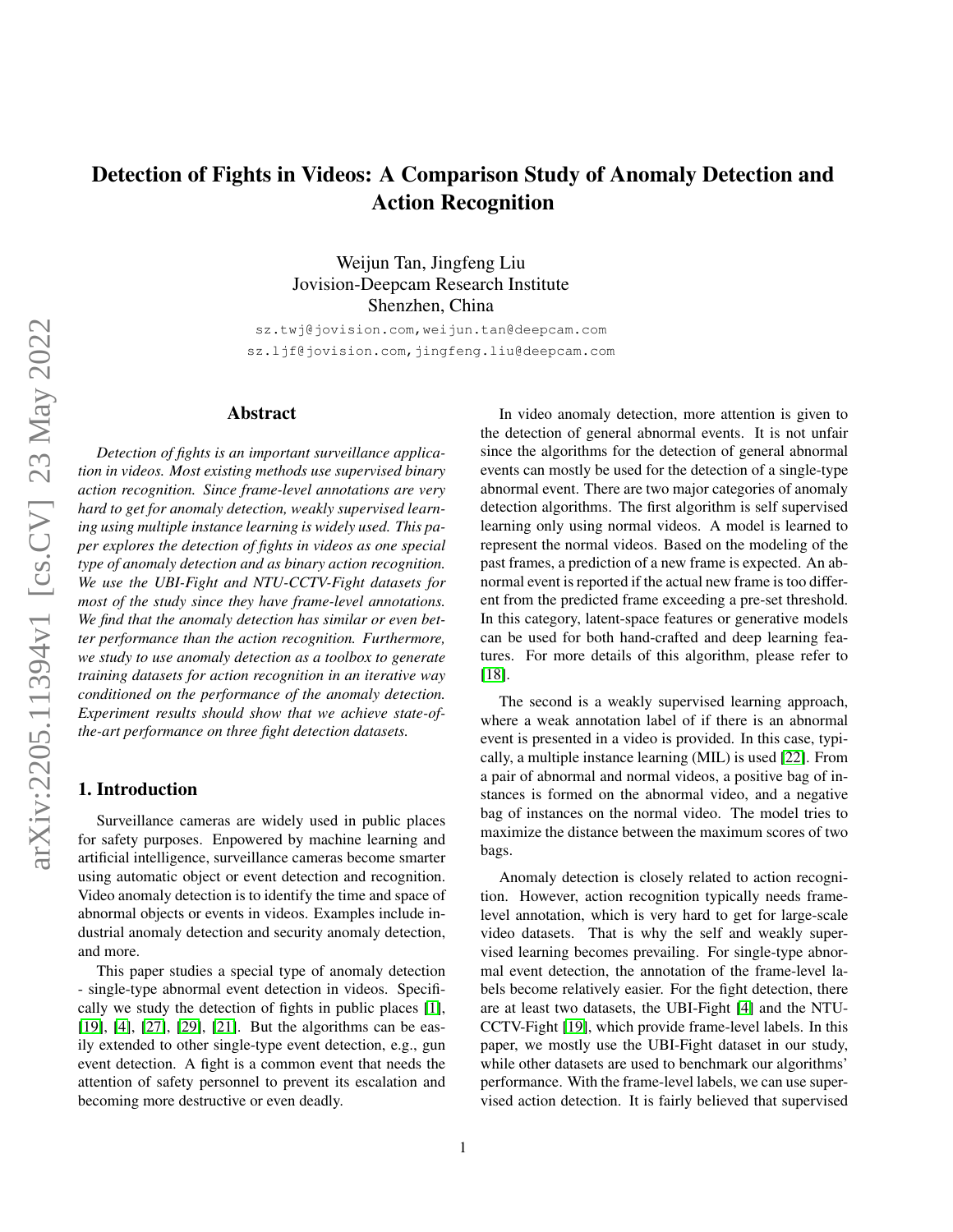learning should outperform the self or weakly supervised learning. However, this has not been well studied in the literature.

In this work, we do a comparison study of the weakly supervised learning vs. the supervised one. Our goal is to give a suggestion on which one should be used in terms of performance, speed, and resource usage. To our knowledge, except for [\[4\]](#page-6-2), we are the first to explore using anomaly detection for the detection of single-type abnormal events in videos.

Secondly, we study if we can use weakly supervised learning as a data generation tool to generate training data for the supervised action recognition. The idea is to find the most reliable snippets out of the abnormal videos and the hardest snippets out of the normal videos. The data generation approach helps the training of the supervised action recognition when an annotated dataset is not available. Since we have frame-level annotation labels in the two datasets we use, we can compare the performance of this action recognition with the one using the frame annotation labels.

## 2. Related Work

In this section we review literature on both the general anomaly detection and the fight detection in videos.

## 2.1. General Anomaly Detection

Weakly supervised anomaly detection has shown substantially improved performance over the self supervised approaches by leveraging the available video-level annotations. These annotation only gives a binary label of abnormal or normal for a video. Sultani et al. [\[22\]](#page-6-7) propose the MIL framework using only video-level labels and introduce the large-scale anomaly detection dataset, UCF-Crime. This work inspires quite a few follow-up studies [\[28\]](#page-6-8), [\[17\]](#page-6-9), [\[4\]](#page-6-2), [\[14\]](#page-6-10), [\[26\]](#page-6-11), [\[25\]](#page-6-12), [\[6\]](#page-6-13), [\[23\]](#page-6-14), [\[26\]](#page-6-11). .

However, in the MIL-based methods, abnormal video labels are not easy to be used effectively. Typically, the classification score is used to tell if a snippet is abnormal or normal. This score is noisy in the positive bag, where a normal snippet can be mistakenly taken as the top abnormal event in an anomaly video. To deal with this problem, Zhong et al. [\[28\]](#page-6-8) treat this problem as a binary classification under noisy label problem and use a graph convolution neural (GCN) network to clear the label noise. In RTFM [\[23\]](#page-6-14), a robust temporal feature magnitude (RTFM) is used to select the most reliable abnormal snippets from the abnormal videos and the normal videos. They unify the representation learning and anomaly score learning by an temporal feature ranking loss, enabling better separation between normal and abnormal feature representations, improving the exploration of weak labels compared to previous MIL methods. In [\[14\]](#page-6-10) a multiple sequence learning (MSL) is used. The MSL uses a sequence of multiple instances as the optimization unit instead of one single instance in the MIL. In [\[4\]](#page-6-2) an iterative weak and self-supervised classification framework is proposed where their key idea is to add new date to the learning set. They use Bayesian classifiers to choose the most reliable segments for the weak and self supervised paradigms.

There are very few work on the supervised learning for anomaly detection since the frame level annotation is very hard to get. Two examples are [\[15\]](#page-6-15) and [\[13\]](#page-6-16).

## 2.2. Fight Detection Using Action Recognition

Detection of fights in videos mostly follow the approach of action recognition. It is a simpler binary classification task to classify fight or non-fight actions. Typical methods include 2D CNN feature extraction followed by some types of RNN, or 3D CNN feature extraction [\[1\]](#page-6-0), [\[19\]](#page-6-1), [\[27\]](#page-6-3), [\[29\]](#page-6-4), [\[21\]](#page-6-5).

Early work uses the Hockey and Peliculas dataset [\[2\]](#page-6-17), and others, which are easy tasks. With pretrained 2D or 3D CNN feature extraction plus some feature aggregation techniques, the accuracy of the prediction can be very closed to 100% [\[29\]](#page-6-4), [\[27\]](#page-6-3), [\[21\]](#page-6-5). Later a few more realistic datasets from surveillance or mobile cameras are made available, including the one in [\[1\]](#page-6-0), the NTU-CCTV-Fight dataset [\[19\]](#page-6-1) and the UBI-Fight dataset [\[4\]](#page-6-2). On the NTU-CCTV-Fights dataset, the frame mean average precision (mAP) is only 79.5% [\[19\]](#page-6-1), and on the UBI-Fights dataset, the frame detection AUC is  $81.9\%$  [\[4\]](#page-6-2).

## 3. Proposed Methods

In this section, we first compare supervised action recognition and weakly supervised anomaly detection in the detection of fights in videos. Our purpose is not to present new action recognition or anomaly detection algorithms but rather to use existing algorithms to shed light on what directions we should go. This serves as a baseline of how well we can do and motivates the solution we propose.

#### 3.1. Action Recognition of Fights

There are many approaches for action recognition on trimmed video clips, including 2D CNN+RNN, 3D CNN, with or without attention mechanism, transformers, and many variations. For a review of action recognition, please refer to [\[11\]](#page-6-18). In this work, we use standard I3D CNN action recognition network [\[3\]](#page-6-19), R(2+1)D CNN recognition network [\[24\]](#page-6-20), and the ones with late temporal fusion using BERT [\[9\]](#page-6-21), as shown in Fig 1(a). This approach achieves the SOTA performance on the UCF101 [\[20\]](#page-6-22) and HMDB51 [\[12\]](#page-6-23) action recognition datasets.

In video action recognition tasks, the videos are already trimmed with the correct action boundary. These videos can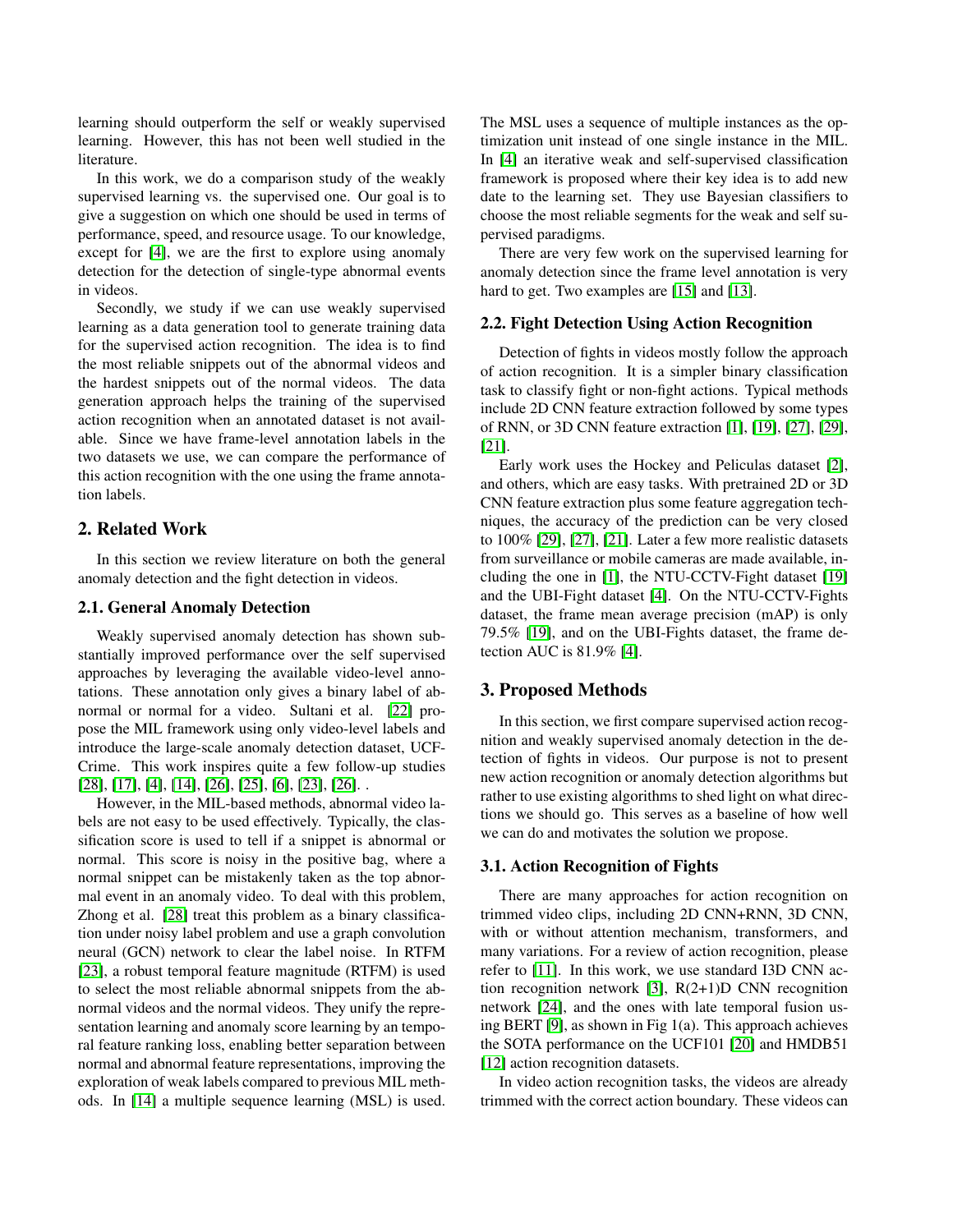be short or long, with tens or thousands of frames. One important point is how to select the right frames for the training and testing of the action recognition. There are a few studies that propose to choose smartly which frames to use [\[8\]](#page-6-24) or use all frames [\[16\]](#page-6-25). In typical action recognition networks, 16, 32, or 64 frames are used in a video snippet sample. Too many frames used in a step of training can easily cause out-of-memory problems since these frames need to be remembered in the GPU cache for the gradient calculation in the backpropagation. When the video clip is too long, a typical method is to first cut off the clip into shorter and equal-length segments, then sample a snippet of the given length at a random location in the segment. A problem with this sampling method is that the selected snippet may not be optimum for the action recognition training. We will discuss this problem later in this work with experiment results.

#### 3.2. Anomaly Detection of Fights

To our knowledge, there is very little work that treats the detection of fights as an anomaly detection task except for [\[4\]](#page-6-2). This is probably because the annotated dataset is relatively easy to get, so people tend to use action recognition. The second reason is that people do not realize the power of anomaly detection when the action recognition methods are available to use off-shelve. In reality, when we try to deploy such a system into a practical application, we usually find that there are always cases not covered by current datasets. In this case, the weak supervision method makes the work of preparing the new dataset a lot easier than that for the supervised action recognition.

We have reviewed the MIL-based anomaly detection methods in the previous section. We find that the RTMF [\[23\]](#page-6-14), shown in Fig. 1(b) gives great performance using a relatively easy architecture. The key innovation is to use a temporal feature magnitude to discriminate abnormal snippets from normal snippets. The AUC of the RTMF on the UCF-Crime dataset is 84.03%, when only the RGB modal is used with the I3D backbone.

In this work, we modify the RTMF framework [\[23\]](#page-6-14) as our anomaly detector for fight detection in videos. In addition to the basic binary cross entropy loss, the temporal smoothness loss and sparsity loss [\[22\]](#page-6-7), a new loss on the feature magnitude on the top-k selected abnormal and normal segments is introduced,

$$
loss_{FM} = \begin{cases} max(0, m - d_k(X_i, X_j)), \, if \, y_i = 1, \, y_j = 0 \\ 0, otherwise \end{cases}
$$
\n
$$
(1)
$$

where y is the label, X is a snippet,  $d_k$  is a distance function that separates the top-k magnitude segment features of the abnormal video  $y_i$  and the normal video  $y_j$ , and m is a predefined margin. The form of this loss function is similar to the MIL ranking loss in [\[22\]](#page-6-7), but it is now on the feature magnitude and on the top-k magnitude segments.

## 3.3. Iterative Anomaly Detection and Action Recognition

Other than the extensive comparative study of anomaly detection and action recognition, we propose to use anomaly detection and action recognition in an iterative manner, as shown in Fig. 1. Our novelty is to use anomaly detection to find good-quality training data for the action recognition. Since the UBI-Fight dataset [\[4\]](#page-6-2) has the framelevel annotation, we use it extensively in our study. When anomaly detection is used, we only use the video-level annotation and ignore (or assume unknown) the frame-level annotations. We use the frame-level annotation in the supervised action recognition.

In anomaly detection dataset, in every abnormal positive video, we know there are at least one or more abnormal snippets. In every normal negative video, we know all snippets are negative. So intuitive thinking is that we only need to generate positive training data for action recognition. In our study, we find that the negative training data can also be refined. When random data sampling is used, all samples have an equal chance of being picked for a training epoch. However, not all samples contribute equally to the training process. To increase the model's discrimination capability, hard negative samples are preferred. They help not only the performance but also the convergence.

In the RTFM training process, every video is divided into 32 equal-length segments, the same as what is done in [\[22\]](#page-6-7). The features of all 16-frame snippets in a segment are averaged as the feature for this segment. The top three segments whose feature magnitude is the largest are picked, and their average magnitude is used in training. At the inference time, an original video snippet is used, and a classification score is generated for every snippet. This score is used to pick the snippets for the action recognition. Please note that this is different from using the classification score in [\[22\]](#page-6-7), where the score is used to pick the most probable segment in training. In RTFM, the score is used at the inference time after the training is already done.

For an abnormal positive sample, this score is typically large, very close to 1.0. So we use a threshold like 0.995 to pick snippets whose scores are higher than it. We notice that when RTFM converges too fast or overfits, the picked snippets may have some wrong results, meaning that normal snippets are picked as abnormal snippets, which is very detrimental to the action recognition performance.

For normal negative samples, their scores are typically small but can be large. Our strategy is to use a threshold around 0.5. The samples whose scores are larger than this threshold are hard samples. One other factor we need to consider is to balance the number of generated positive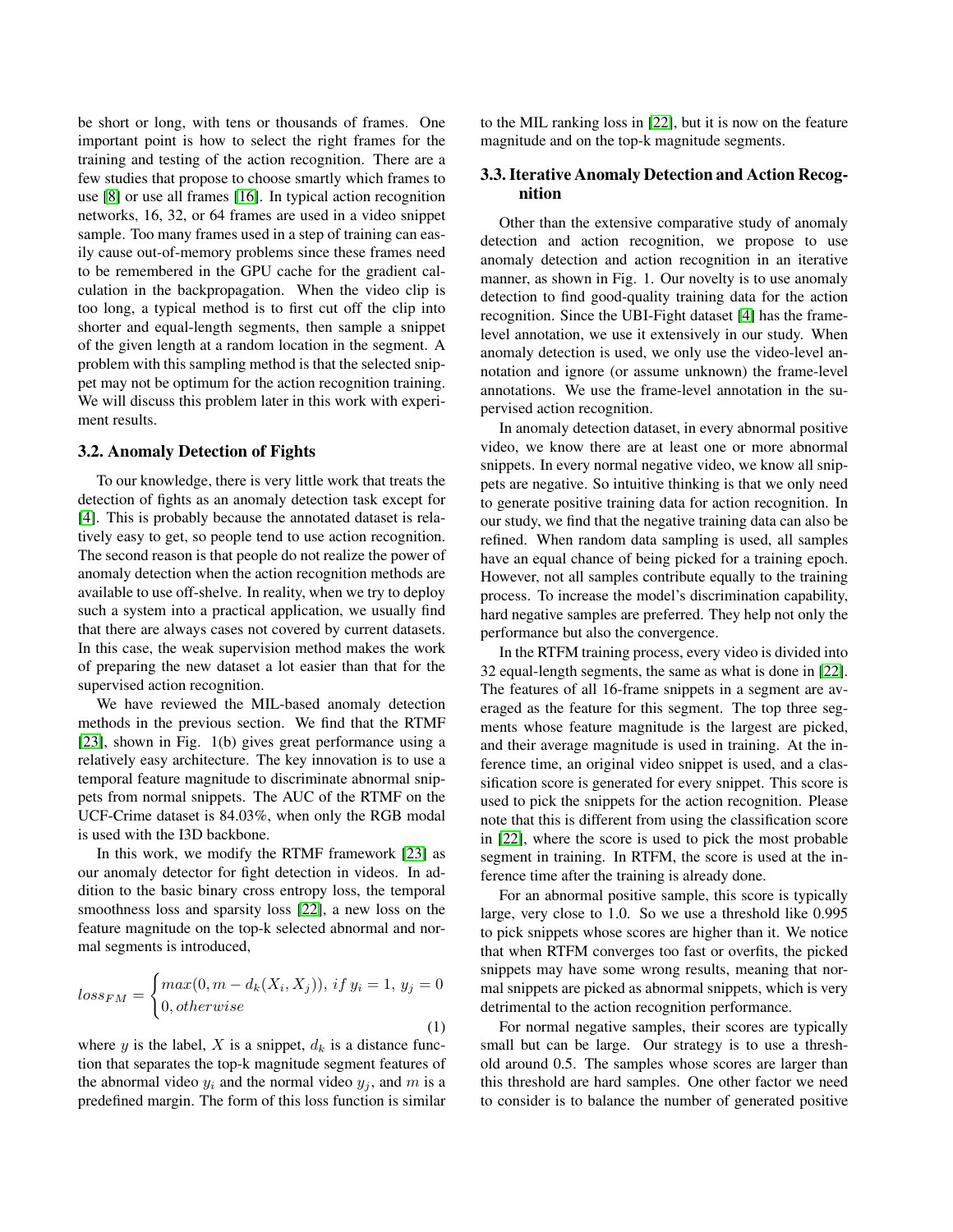and negative samples. We can adjust this threshold to make them close to each other.

There are two cases in which this iterative method can be used. In anomaly detection, we use the I3D backbone [\[3\]](#page-6-19) pre-trained on the Imagenet [\[5\]](#page-6-26) and Kinetics-400 [\[10\]](#page-6-27) datasets. We use the above method to generate training samples for the action recognition network. In the first case, the backbones of the anomaly detection and the action recognition are the same. In this case, after the first iteration of the action recognition, its updated backbone can be used to regenerate the video features for the anomaly detection in the second iteration.

In the second case, the backbone of the action recognition network is different from that of the anomaly detection network. Then after the anomaly detection networks generate training samples for the action recognition, this process can stop. Even though the action recognition network can regenerate video features for the anomaly detection, then the anomaly detection becomes a different network. This process is not preferred and is not tested in our work. In this sense, the anomaly detection network is more like a toolbox for generating training data for a different action recognition network.

#### 4. Experiments

#### 4.1. Datasets

A small fight detection dataset in [\[1\]](#page-6-0) is used. It consists of trimmed video clips good for action recognition. It includes 150 fight videos and 150 normal videos.

UBI-Fight. The UBI-Fights dataset is released in [\[4\]](#page-6-2). It provides a wide diversity in fighting scenarios. It includes 80 hours of video fully annotated at the frame level consisting of 1000 videos, where 216 videos contain a fight event, and 784 are normal daily life situations.

NTU-CCTV-Fight. The NTU-CCTV-Fight is released in [\[19\]](#page-6-1) . It includes 1000 videos, each one of which includes at least one fight event. No normal videos are included. Frame-level annotations are provided in a JSON format. It mixes two types of cameras - surveillance cameras and mobile cameras, making fight detection hard to detect in this dataset.

#### 4.2. Implementation Details

For anomaly detection, we use the RTMF codebase [\[23\]](#page-6-14) in PyTorch. We use the I3D with Resnet18 backbone [\[3\]](#page-6-19) for the video feature generation. A training rate of 1E-3 is used, and the training runs 100 epochs. Two dataset iterators, one for the abnormal data and the other for the normal data, are used. This way, the pairing of abnormal and normal data is random, even when the numbers of abnormal and normal samples are different.

For the action recognition, we also use a codebase in

PyTorch. We use the I3D network with Resnet18 back-bone [\[3\]](#page-6-19), and the  $R(2+1)D$  network with Resnet 34 backbone [\[24\]](#page-6-20). We use the BERT similar to [\[9\]](#page-6-21). For the I3D network, we use the model pre-trained on the Imagenet [\[5\]](#page-6-26) and Kinetics-400 [\[10\]](#page-6-27) datasets . For the  $R(2+1)D$  network, we use the model pre-trained on the IG65 dataset [\[7\]](#page-6-28). Our start learning rate is 1E-5, and the learning rate reduces by a 0.1 factor on a plateau with 5-epochs patience. The checkpoint with the best validation accuracy is saved for evaluation on the test dataset.

Evaluation Metric. For action recognition, we use accuracy as the metric. For all the results on the UBI-Fight dataset, [\[4\]](#page-6-2), the frame AUC is used. While for the results on the NTU-CCTV-Fight dataset [\[19\]](#page-6-1), the frame mAP is used.

#### 4.3. Action Recognition Results

We first show the action recognition results in accuracy (Acc, 4th column), frame AUC (5th column), and mAP (6th column) on a few fight detection datasets. These results all outperform previous SOTA results. They also serve as a baseline or bound for our iterative anomaly detection and action recognition approach.

Shown in Table [1](#page-4-0) are the results where we test both the standard I3D [\[3\]](#page-6-19), and the more advanced  $R(2+1)D-BERT$ [\[9\]](#page-6-21). Other than the backbone and classification network, the number of frames input to the 3D CNN and how they are sampled are also important. For long action recognition samples, an ideal sampling method is to use all available frames in every epoch of the training, similar to what is done in anomaly detection. However, due to the limited memory in GPU, it is very hard to do so if the backbone network is trained. In our test, we find that I3D with 16 frames does not have good performance and realize that the number of fewer frames may be one of the causes. So we sample multiple sets (typically 4 or 8) of 16 frames in an epoch and average the features before it is fed to the classification layers. The accuracy result improves from 0.778 to 0.800 in Table [1.](#page-4-0)

In this subsection, we focus on the anomaly detection results on the UBI-Fight dataset [\[4\]](#page-6-2). We use the RTFM [\[23\]](#page-6-14) as the anomaly detection method. All videos are first divided into 32 equal-length segments. Then features are extracted for all 16-frame snippets sequentially in every segment, and these features are averaged as the representing feature for this segment. The standard I3D pre-trained on the Imagenet is used. The dimension of the feature is 1024.

Shown in Table [2](#page-4-1) are the anomaly detection results with their corresponding action recognition results for reference. Since all snippets use 16 frames, we put the I3D with 16 frames (I3D16F) in the table for comparison. The original RTFM uses 10-crop data augmentation. However, in practice, particularly at inference time, it is impossible to use a 10-crop, so we use the 1-crop result as our baseline, with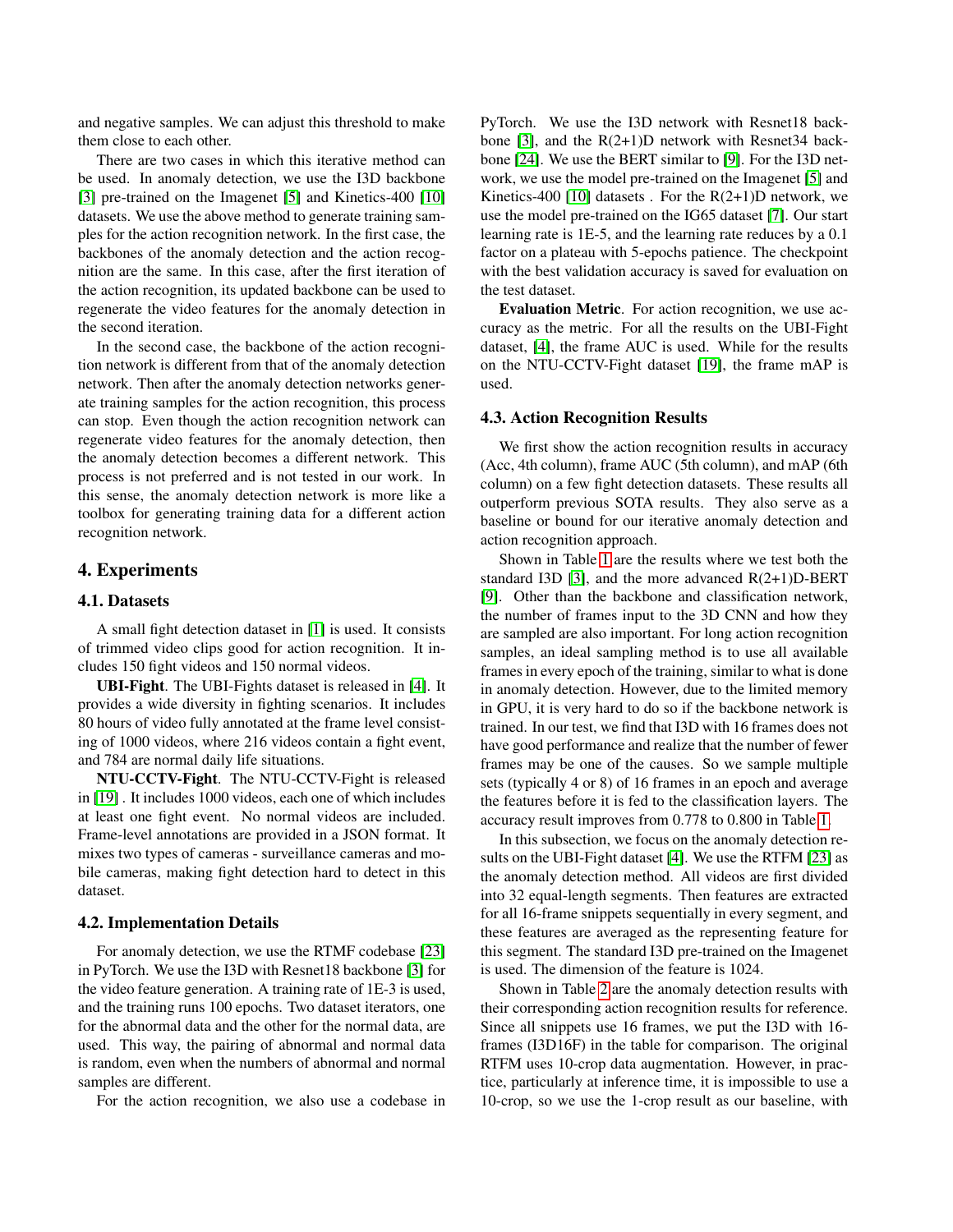| Dataset            | Method              | Frames             | Acc    | <b>AUC</b> | mAP                      |
|--------------------|---------------------|--------------------|--------|------------|--------------------------|
| Dataset [1]        | 2DCNN+Bi-LSTM       | 5 random           | 0.72   |            |                          |
| Dataset [1]        | ours $R(2+1)D-BERT$ | 32 random          | 0.9562 |            | $\overline{\phantom{0}}$ |
| $UBI-Fight[4]$     | Iterative WS/SS[1]  | $16$ avg           |        | 0.819      |                          |
| UBI-Fight          | ours $R(2+1)D-BERT$ | 32 random          | 0.9177 | 0.9150     |                          |
| UBI-Fight          | ours I3D            | 32 random          | 0.8861 | 0.9058     |                          |
| <b>UBI-Fight</b>   | ours I3D            | 16 random $^{[2]}$ | 0.80   | 0.8149     |                          |
| NTU-CCTV-Fight[19] | RGB+Flow-2DCNN      | 16                 |        |            | 0.795                    |
| NTU-CCTV-Fight     | ours $R(2+1)D-BERT$ | 32 random          | 0.8244 | 0.8715     | 0.8275                   |

<span id="page-4-0"></span>Table 1. Action recognition results on three fight detection datasets. Notes [1]: This method uses weakly supervised anomaly detection. We put it here for comparison with our action recognition results. [2]: We use multiple sets of snippets and average the features as input to the classification layers for better performance.

| Method                         | Crop       | <b>AUC</b> |
|--------------------------------|------------|------------|
| I3D16F Action Recognition (AR) | $1$ -crop  | 0.8149     |
| <b>RTFM</b>                    | $10$ -crop | 0.9192     |
| <b>RTFM</b>                    | $1$ -crop  | 0.9097     |
| RTFM w/o MSNL                  | $1$ -crop  | 0.8692     |
| RTFM-Action Recognition (AR)   | $1$ -crop  | 0.9129     |
| RTFM-AR w/o MSNL               | $1$ -crop  | 0.8708     |
| RTFM-AR w/o MSNL, 1-snippet    | $1$ -crop  | 0.8408     |

<span id="page-4-1"></span>Table 2. Anomaly detection results vs. action recognition results on the UBI-Fight dataset. AR means action recognition.

an AUC=0.9097. We see that this value is a lot better than the I3D16F result for a few reasons. First, the RTFM uses a powerful MS-NL aggregation neck before the classification head. When we turn off this aggregation neck, the AUC becomes 0.8692, which is still better than the I3D16F's 0.8149.

We do more analysis and find that this is contributed to using all 16-frame snippets in the segment. As explained in Subsection 3.1, in every epoch of the action recognition training, due to the limit of the GPU memory, only one set of 16 frames is randomly sampled. We do an experiment in Subsection 4.1, where we use multiple sets of 16 frames and achieve better performance. This effect becomes less noticeable when 32 or 64-frame snippets are used. In anomaly detection, since the backbone is not trained, so the features of all snippets can be calculated and used in the training of the classification head.

The second cause is the nature of the MIL in the anomaly detection [\[22\]](#page-6-7). The MIL uses the segments whose scores or the feature magnitudes in the RTFM are the maximum instead of randomly chosen ones. Particularly on the negative samples, this has an effect of using the hard samples. We do a test to confirm this effect, where we randomly choose a negative segment, and the performance of the anomaly detection gets worse.

### 4.4. Anomaly Detection or Action Recognition?

Devised supervised anomaly detection. We devise a set of supervised anomaly detection experiments to do our analysis. Instead of using the whole abnormal videos as positive samples in the RTFM, we use the frame-level annotation and extract the ground truth positive portions as the positive samples. These are the same as the trimmed positive samples used in the action recognition in Subsection 4.1. There are no changes in the negative samples. We remove all other loss functions and only use the BCE-loss function. We also remove choosing the top-3 feature magnitude segments and replace them with a random choice. Since all the positive segments use ground truth abnormal portions, it does not choose normal snippets as abnormal ones. This essentially makes the RTFM a different implementation of action recognition. There are still two differences. The first one is that the backbone is not trained. The second one is that all snippets of a segment are still used for feature calculation. The results are shown in Table [2](#page-4-1) denoted by RTFM-AR. The AUCs are now a little bit higher than the ones using weak supervision. The AUC for the one without MSNL is still higher than the I3D16F whose AUC is 0.8149. Going one step further, we remove the feature averaging on all snippets in a segment and use one randomly chosen snippet per segment instead. At the same time, we reduce the number of segments per video and change other settings so that the effective batch number is equivalent to that in the action recognition. The AUC reduces significantly to 0.8408, but still higher than that of the I3D16F. This is very likely because, in the RTMF action recognition, the training runs a lot faster since the I3D backbone is not trained. As more epochs are run, all the snippets have a better chance of being picked. While in the standard I3D16F, since the backbone is trained, the training runs very slowly, and some snippets may never get a chance to be picked.

From these experiments, we notice that with same backbone and similar classification head, the weakly supervised anomaly detection (RTFM w/o MSNL) and supervised ac-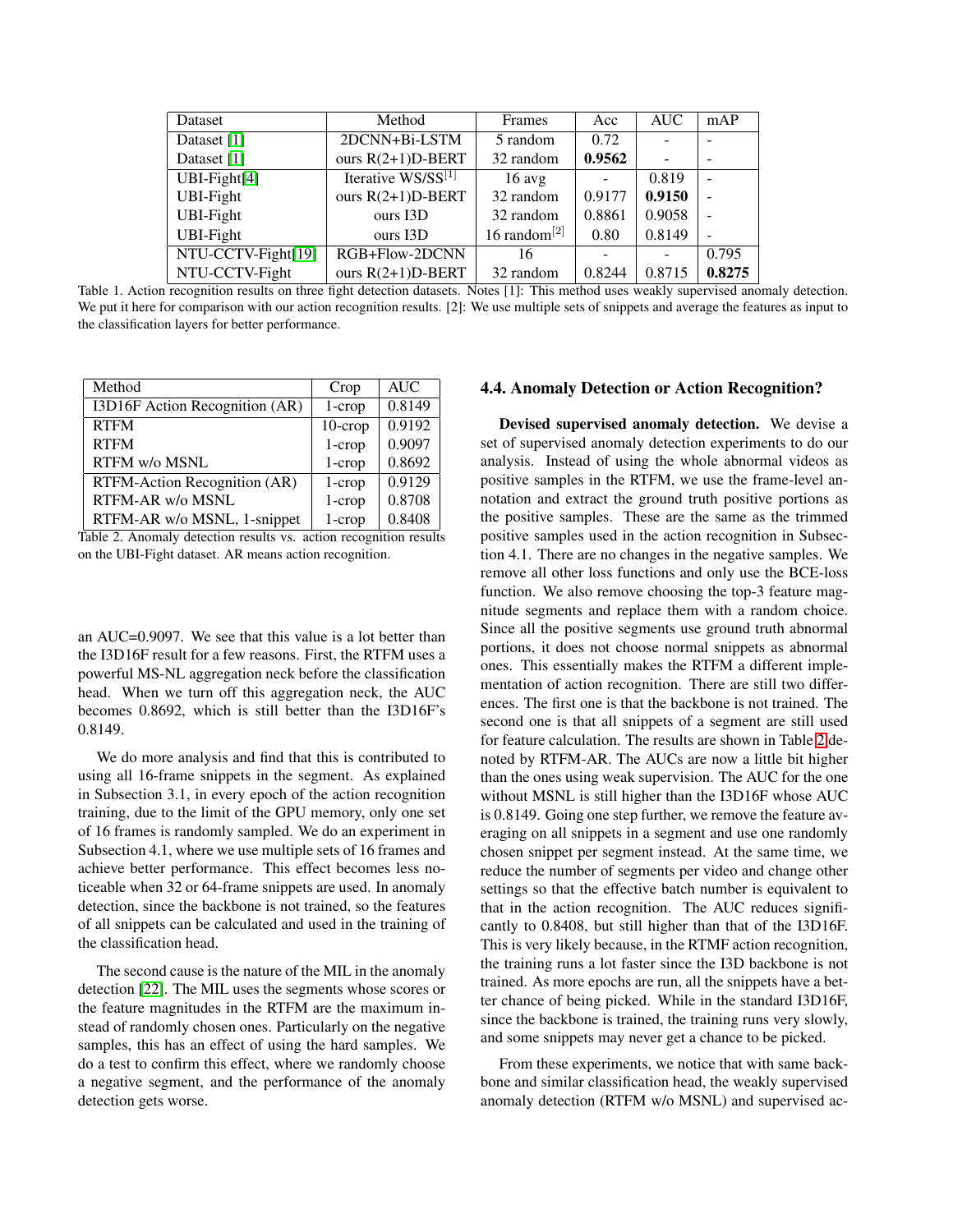

<span id="page-5-0"></span>Figure 1. pipeline of iterative anomaly detection and action recognition.

tion recognition (RTFM-AR w/o MSNL) can achieve almost the same performance. With additional MSNL neck, the anomaly detection can achieve better performance. Since the data preparation and training of the anomaly detection are much easier, we conclude that the anomaly detection is preferred for the detection of a single-type abnormal event in video.

## 4.5. Iterative Anomaly Detection and Action Recognition

In this subsection, we explore the iterative anomaly detection and action recognition, as shown in Fig[.1.](#page-5-0) The primary purpose is to find out if anomaly detection can be used as an effective toolbox to generate training samples for standard action recognition, and to achieve the possible best performance of a supervised action recognition.

In the first iteration, we first train the RTFM [\[23\]](#page-6-14) anomaly detector using the features extracted from an I3D network pre-trained on the Imagenet. In order to have the best quality snippet selection for the action recognition, we keep the MSNL aggregation neck in the RTFM. After the training is done, we run the training data in the RTFM inference mode. Snippets from the abnormal videos whose scores are larger than 0.995 are selected as positive samples, and snippets from the normal videos whose scores are larger than 0.5 are selected as hard negative samples. Then we train the standard I3D16F action recognition network using these generated training samples. Please note that the validation and test data do not go through the anomaly detection generation. This completes the first iteration of the anomaly detection and action recognition interaction.

In the second iteration, the updated I3D backbone is used to generate a new dataset for anomaly detection. And the same training process for the RTFM follows on the newly generated data. Similarly are the new training data generation for the action recognition and the new action recognition training. This process can keep going for a few iterations.

Shown in Table [3](#page-5-1) are the anomaly detection and action recognition AUCs in the first two iterations. We call the previous standard action recognition the 0-th iteration. It is observed that the I3D16F AUC improves from 0.8149 to 0.8789 in the first iteration. This proves that the RTFM anomaly detector can be used to generate training samples

| Dataset                                                                                   | <b>Iter</b> | <b>RTFM</b> | $I3D-AR$       |
|-------------------------------------------------------------------------------------------|-------------|-------------|----------------|
| UBI-Fight                                                                                 | $0$ -th     |             | $0.8149$ (AUC) |
| <b>UBI-Fight</b>                                                                          | 1st         | 0.9097      | 0.8789         |
| <b>UBI-Fight</b>                                                                          | 2nd         | 0.9279      | 0.8115         |
| NTU-CCTV-Fight                                                                            | $0$ -th     |             | 0.8275(mAP)    |
| NTU-CCTV-Fight<br>this O Transfers an analysis derivation and a sriem mass anticom an ris | 1st         | 0.8140      | 0.8070         |

<span id="page-5-1"></span>Table 3. Iterative anomaly detection and action recognition on the UBI-Fight dataset. AR means action recognition.

for the I3D16F action recognition. We do some deeper analysis and find that the hard negative samples contribute to this performance improvement. If the I3D16F action recognition can be trained well enough and as many as possible snippets can be used, we believe that the I3D16F itself can also achieve this AUC of 0.8789.

However, the AUC does not improve further in the 2nd iteration. Analysis shows that even though the RTFM AUC improves a little bit from the 1st iteration, the scores' values also get larger. In this sense, the RTFM is overfitted, and more normal video snippets have scores close to 1; therefore are selected erroneously as positive samples for the action recognition. That is why the I3D16F action recognition AUC goes back to 0.8815 in the 2nd iteration.

We repeat this same experiment on the NTU-CCTV-Fight dataset but with I3D32F since 32-frames give better performance than 16-frames. Since there are surveillance cameras and mobile cameras mixed in this dataset, the fights are harder to detect in this dataset. In the first iteration, The anomaly detection's AUC is 0.8140, and the I3D32F action recognition's mAP is 0.8070, worse than that in the 0-th iteration, which is 0.8275. Our analysis shows that the performance of the anomaly detection must be good enough to generate good quality training samples for the action recognition. In Table [2,](#page-4-1) the anomaly detection AUC is 0.9097, while it is only 0.8140 in [3.](#page-5-1) We conjecture that there exists a threshold between 0.8140 and 0.9097. When the anomaly detection's AUC is larger than the threshold, the generated training samples will help the performance of the subsequent action recognition. Since the performance does not improve in the 1st iteration, we do not continue the 2nd iteration. But overall, the best action recognition performance (0.8789 AUC on UBI-Fight) is about the same as that of the anomaly detection (0.8692 RTFM w/o MSNL on UBI-Fight in Table 2).

#### 4.6. Comparison with SOTA Results

Our results in Table [1](#page-4-0) are better than existing SOTA results on the three datasets. Furthermore, if we take the best result out of all our studies, the best AUC on the UBI-Fight dataset [\[4\]](#page-6-2) is 0.9192 in Table 2.